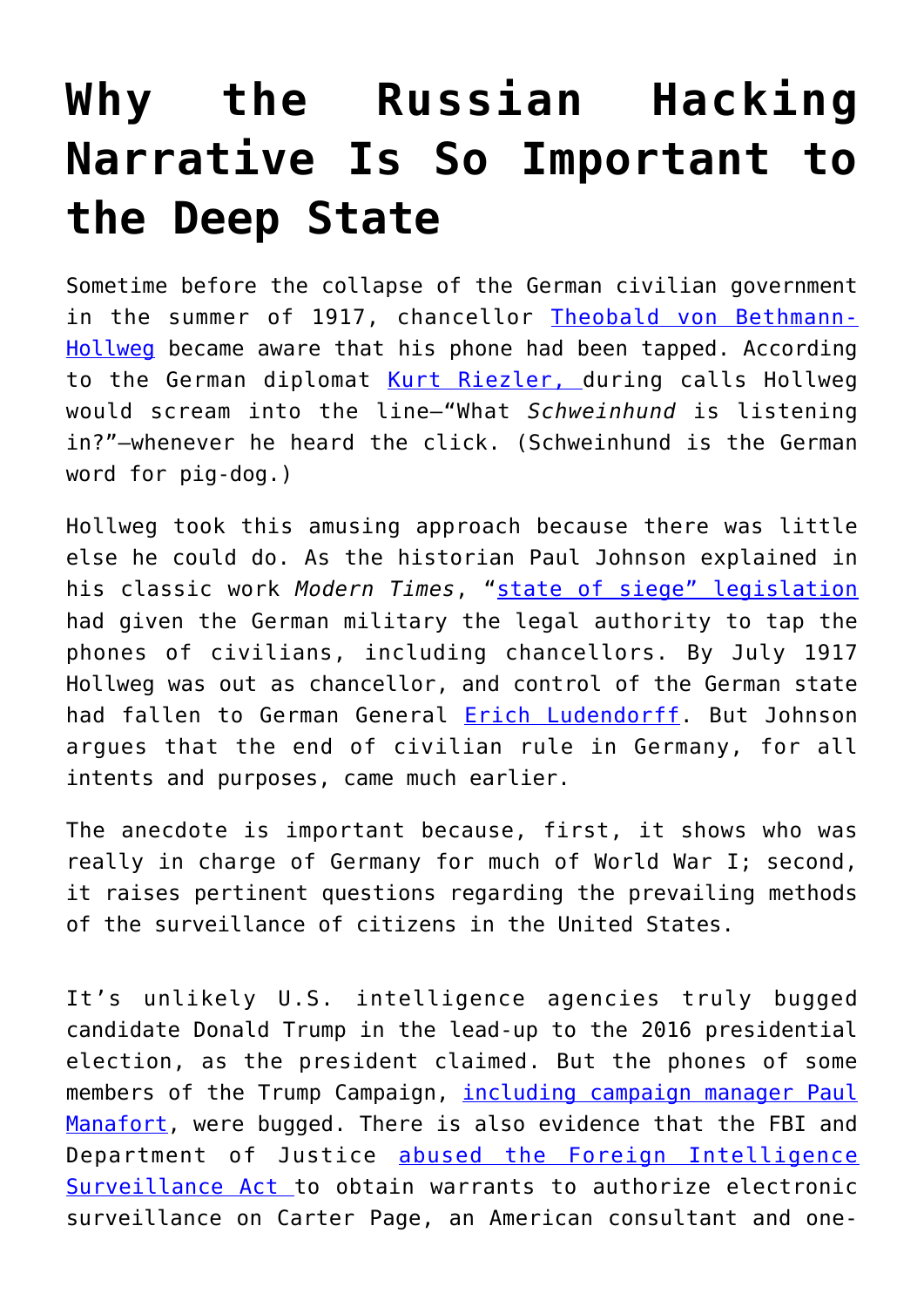time foreign policy adviser to Trump. Newly released [court](https://www.cnn.com/2018/07/22/politics/read-carter-page-fisa-documents/index.html) [documents](https://www.cnn.com/2018/07/22/politics/read-carter-page-fisa-documents/index.html) suggest that the FBI [relied almost solely on](https://www.nationalreview.com/2018/07/carter-page-fisa-applications-fbi-steele-dossier/) [opposition-funded research](https://www.nationalreview.com/2018/07/carter-page-fisa-applications-fbi-steele-dossier/) (the so called "Steele dossier") to obtain a warrant to spy on Page.

Perhaps most serious, the FBI used a plant to spy on [investigate the Trump Campaign](https://www.nytimes.com/2018/05/18/us/politics/trump-fbi-informant-russia-investigation.html) in the lead-up to the 2016 election. Some of these counter-intelligence operations appear to have [been driven by](https://www.thenation.com/article/russiagate-or-intelgate/) former CIA Director John Brennan, an Obama loyalist who recently [accused the president](https://www.realclearpolitics.com/video/2018/07/17/brennan_trump_putin_presser_nothing_short_of_treasonous_there_will_be_consequences_for_him.html) of treason. Finally, there were the findings of DOJ Inspector General [Michael Horowitz,](https://oig.justice.gov/about/meet-ig.htm) who found that former Acting FBI Director Andrew McCabe made unauthorized leaks to the media and lied about it "lacked candor" while being questioned by federal investigators, which led to [McCabe's termination](https://www.cnn.com/2018/03/16/politics/andrew-mccabe-fired/index.html). Horowitz also uncovered the chain of texts between FBI agent Peter Strzok and former FBI lawyer Lisa Page, which [some say](https://www.bloomberg.com/news/articles/2018-06-27/fbi-s-strzok-denies-anti-trump-texts-showed-plot-lawmakers-say) show a plot within the FBI to stop Trump's election.

*— Donald J. Trump (@realDonaldTrump) [March 4, 2017](https://twitter.com/realDonaldTrump/status/837989835818287106?ref_src=twsrc%5Etfw)*

In normal times, any one of these actions—let alone all of them —would raise grave concerns among civil libertarians and U.S. media. Yet these are not normal times (as former President Barack Obama [recently observed](https://www.intellectualtakeout.org/article/obama-pushes-back-identity-politics)), and media have largely avoided the ethical and legal questions surrounding the intelligence community's conduct. The Pulitzer Prizewinning investigative journalist Seymour Hersh recently called the counter-intelligence ops against Trump "the most missed story of all time," in an interview with the *[Columbia Journal](https://www.cjr.org/special_report/seymour-hersh-monday-interview.php/) [Review](https://www.cjr.org/special_report/seymour-hersh-monday-interview.php/).*

Like the German military's tapping of chancellor Hollweg, it's quite possible all of these counter-intelligence operations were perfectly legal. Then again, it's possible they were not. The legality of the operations depends largely (though not entirely) on the motivations behind them. If the ops were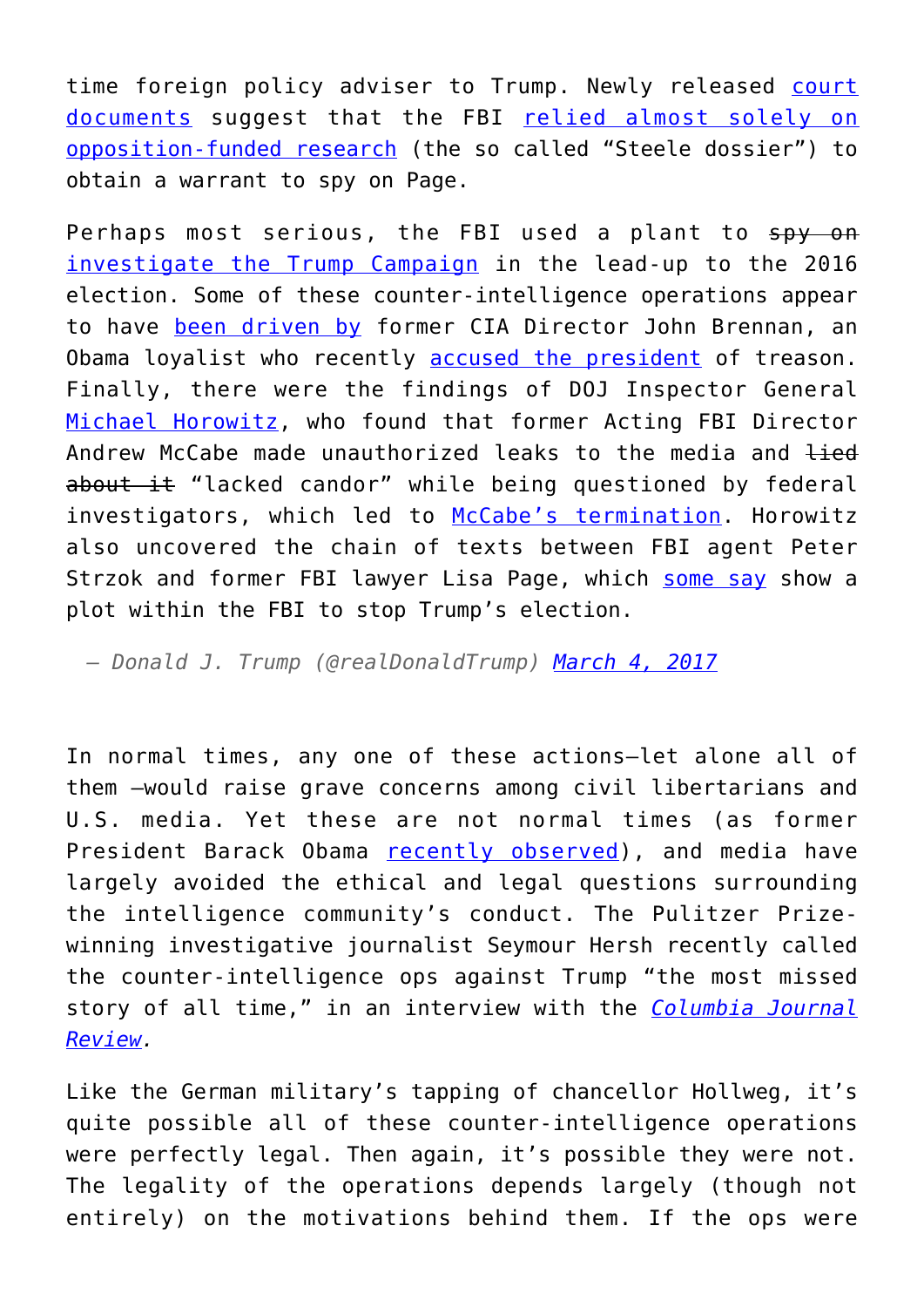politically motivated, they would be illegal. On the other hand, if the operations were ordered as part of an effort to, say, investigate or prevent a foreign entity attempting to hack or compromise U.S. elections, they would be legal, assuming other laws and procedures were followed.

This explains [the outrage](https://www.nytimes.com/2018/07/16/us/politics/us-intel-community-reacts-with-fury-to-trumps-rebuke.html) following Trump's press conference with Russian President Vladimir Putin in Helsinki. By stating that Russia did not hack the U.S. election, Trump was largely undermining the *raison d'etre* of the clandestine operations against his campaign. If Russia was *not* meddling in U.S. elections, what reason would U.S. intel agencies have to infiltrate or listen to his campaign?

Spying on a presidential campaign i[s not unprecedented](https://www.politico.com/magazine/story/2018/05/22/cia-fbi-spy-presidential-campaign-trump-goldwater-218415), but it's pretty serious. It's not hyperbole to say that more than just careers are at stake. Without Russian meddling in the election, which almost certainly [did occur](https://www.usatoday.com/story/news/politics/2018/07/16/dan-coats-counters-donald-trump-russian-meddling-2016-election/789436002/), the presumed legality of intel operations against the Trump Campaign vanishes. So long as the Russian hacking narrative remains, U.S. intel leaders possess a certain amount of plausible deniability, wherever the scandal leads.

For the time being, where one comes down on Russiagate appears to depend largely on who one trusts more: President Trump or U.S. intelligence leaders. Strong opinions on the issue abound, but the truth is the American public doesn't have enough facts to reach a sound conclusion on the matter. (That needs to change, by the way.)

If Special Counsel Robert Mueller can prove Trump colluded with the Russian government, it's difficult to see how Trump's presidency survives. But if no evidence of collusion is uncovered, U.S. intelligence officials will have a lot to answer for, having initiated a vast counterintelligence operation—an operation [which very well may have been spawned](https://www.washingtonpost.com/world/national-security/clinton-campaign-dnc-paid-for-research-that-led-to-russia-dossier/2017/10/24/226fabf0-b8e4-11e7-a908-a3470754bbb9_story.html) by his political opponent and intelligence leaders hostile to the president.